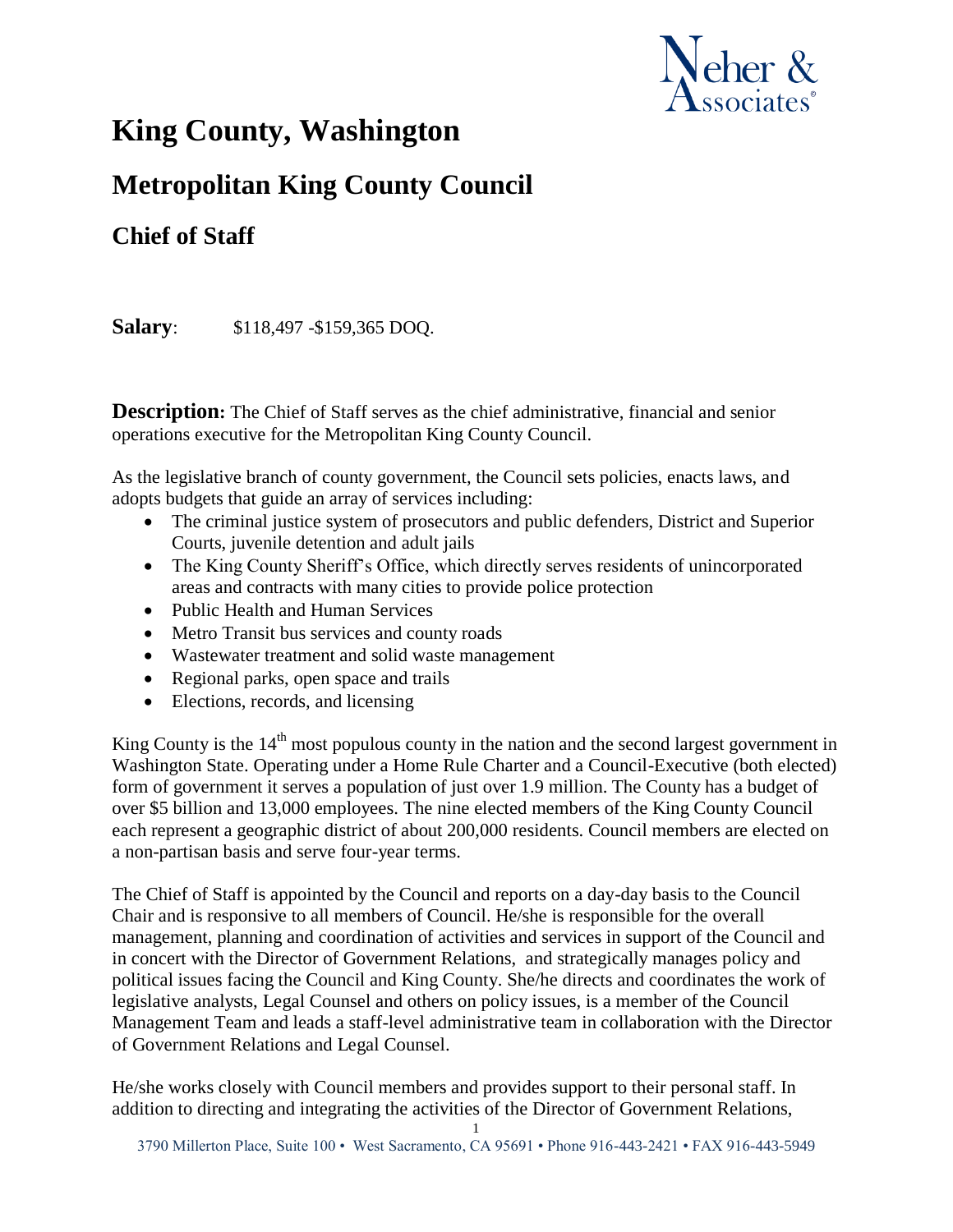

Council policy, Clerk, administrative support and tech support staff, she/he also monitors the activities of the Auditor, Ombudsman, Tax Advisor, Board of Appeals, Hearing Examiner, and the Office of Enforcement Oversight.

The Council budget that the Chief of Staff oversees for 2012 is approximately \$14.75 million. There are also some 108 staff (FTE's) which include Councilmember personal support staff about sixty two (62) of the staff report either directly or through others to the Chief of staff.

**Qualifications:** Demonstrated knowledge of public administration/management, current policies, practices, trends, technology and information affecting county government and/or other public/private organizations. Strong human relations skills to adapt to diverse personalities and styles, establish harmony and cooperation with work teams having sometimes competing objectives. Able to facilitate and moderate group discussions, prepare and deliver influential formal presentations to varying audiences and carry out advanced negotiations. Experience with project management, strategic planning and implementation, budget development and control, staff management/supervision, and developing/maintaining quality services and partnerships in a complex public or private sector environment.

A bachelor's degree or equivalent in public administration, business, political science, economics or related field is required and a Master's degree or higher preferred. Eight years of experience in managerial and advanced professional level capacities involving analytical, evaluative, planning, coordinative work, etc. is very desirable as is an understanding of municipal/county, state and federal government as well as political process, elected and appointed leadership, and public-private partnerships/coordination. Comparable job experience may be substituted for educational requirements.

**More detailed information will be available soon in a formal position profile/brochure. Please visit our website again in a few days at: [www.executivesearchneher.com](http://www.executivesearchneher.com/) or by calling us at the number listed below.**

## **How to Apply:** *Please submit resume/letter of interest as soon as possible to:*

Robert Neher, President or Lawrence Davenport, Executive Vice President Neher & Associates LLC 3790 Millerton Place, Suite 100 West Sacramento, CA 95691 916-443-2421 Phone 916-443-5949 Fax [robertneher@executivesearchneher.com](mailto:robertneher@executivesearchneher.com)

Applications are preferred electronically at: [robertneher@executivesearchneher.com](mailto:robertneher@executivesearchneher.com) Should you have any questions with regard to your own interest, or a recommendation of a colleague, please contact us at the numbers above. This position will be open until filled; however, it is advisable